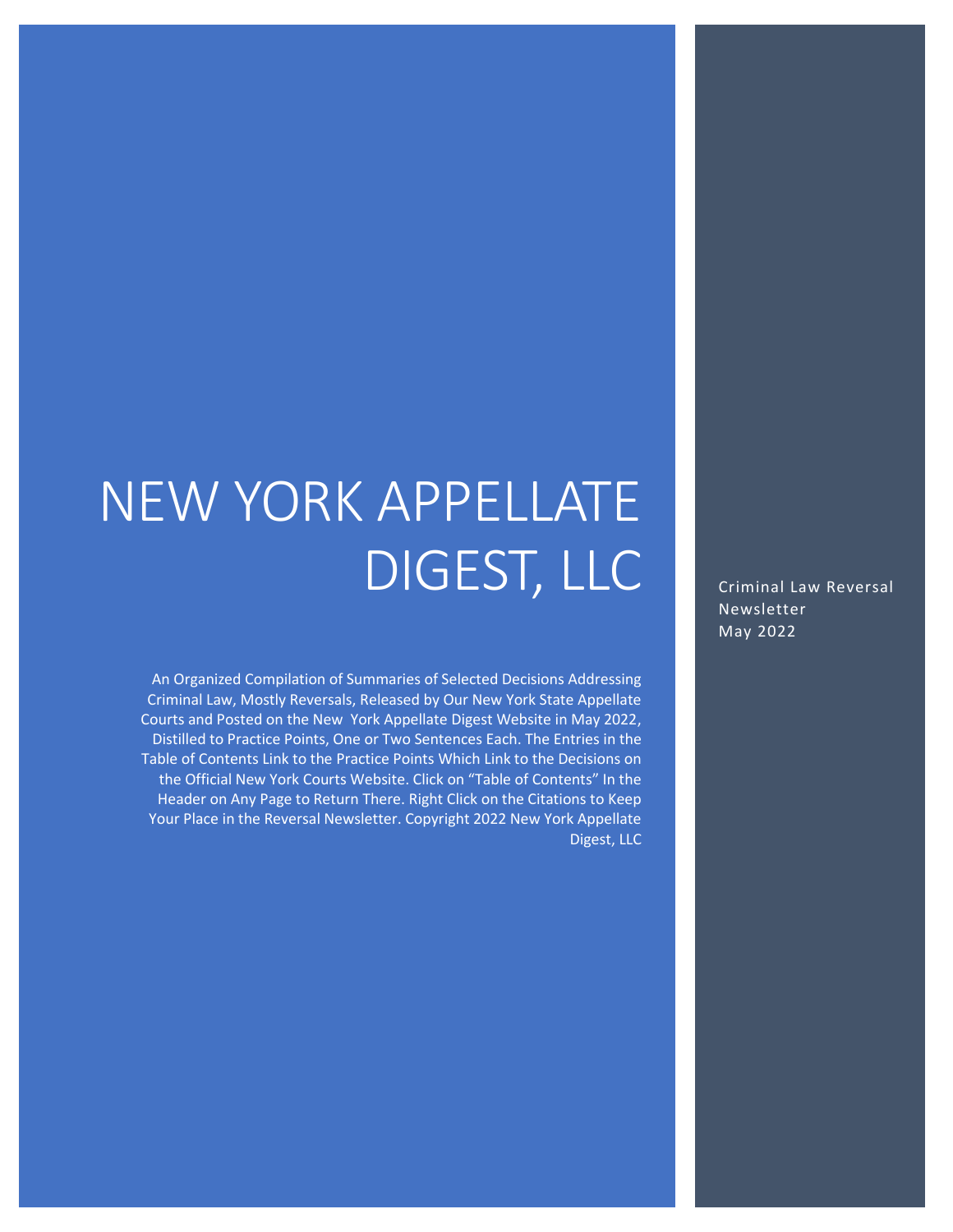## <span id="page-1-0"></span>**Contents**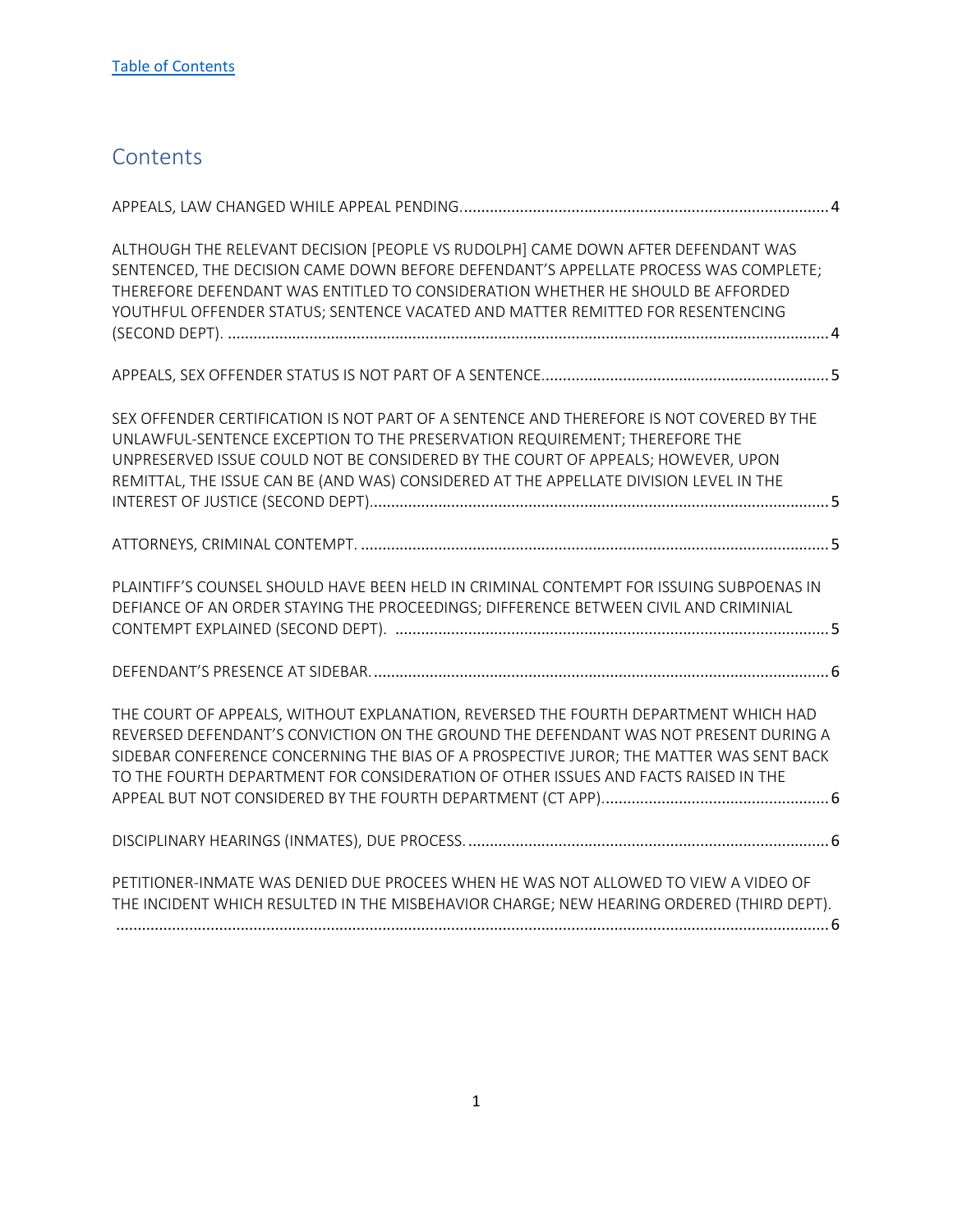| DESPITE THE APPARENT FAILURE TO PRESERVE A VIDEO OF A MEETING DURING WHICH PETITIONER<br>ALLEGEDLY PLANNED A DEMONSTRATION AT THE PRISON, THE DETERMINATION FINDING PETITIONER<br>GUILTY OF PLANNING THE DEMONSTRATION WAS CONFIRMED; THE DISSENT ARGUED PETITIONER WAS<br>DEPRIVED OF DUE PROCESS BY THE FAILURE TO TURN OVER THE VIDEO, WHICH HAD BEEN REVIEWED BY                                                                                     |
|----------------------------------------------------------------------------------------------------------------------------------------------------------------------------------------------------------------------------------------------------------------------------------------------------------------------------------------------------------------------------------------------------------------------------------------------------------|
|                                                                                                                                                                                                                                                                                                                                                                                                                                                          |
| PETITIONERS. RELATIVES OF PERSONS IN THE NYS DNA DATABASE, HAD STANDING TO CHALLENGE THE<br>RESPONDENTS' REGULATIONS ALLOWING THE RELEASE OF "FAMILIAL DNA MATCH" INFORMATION<br>LINKING DNA FROM A CRIME SCENE TO A FAMILY, NOT AN INDIVIDUAL; THE REGULATIONS WERE BASED<br>ON SOCIAL POLICY AND THEREFORE EXCEEDED THE REGULATORY POWERS OF THE RESPONDENT<br>AGENCIES; TWO-JUSTICE DISSENT ARGUED THE PETITIONERS DID NOT HAVE STANDING TO CHALLENGE |
|                                                                                                                                                                                                                                                                                                                                                                                                                                                          |
| HERE SCREENSHOTS OF TEXT MESSAGES WHICH HAD BEEN DELETED FROM THE VICTIM'S PHONE WERE<br>SUFFICIENTLY AUTHENTICATED TO BE ADMISSIBLE, EVEN IF THE BEST EVIDENCE RULE APPLIED; THE<br>MESSAGES OF A SEXUAL NATURE ALLEGEDLY WERE SENT BY THE DEFENDANT, A VOLLEY BALL COACH, TO                                                                                                                                                                           |
|                                                                                                                                                                                                                                                                                                                                                                                                                                                          |
| EXCLUDING EVIDENCE WHICH CONTRADICTED AN IMPORTANT PROSECUTION-WITNESS'S ACCOUNT OF<br>HIS ACTIONS RIGHT UP UNTIL THE TIME OF THE SHOOTING, AND THREE 911 CALLS WHICH QUALIFIED AS<br>PRESENT SENSE IMPRESSIONS, DEPRIVED DEFENDANT OF HIS RIGHT TO PUT ON A DEFENSE (CT APP).  9                                                                                                                                                                        |
|                                                                                                                                                                                                                                                                                                                                                                                                                                                          |
| THE ACCUSATORY INSTRUMENT CHARGING THE DEFENDANT WITH "FRAUDULENT ACCOSTING" WAS<br>FACIALLY SUFFICIENT; IT WAS ENOUGH TO ALLEGE THAT DEFENDANT SPOKE FIRST TO PERSONS PASSING<br>AROUND HIM ON THE SIDEWALK ASKING FOR DONATIONS FOR THE HOMELESS; THERE WAS NO NEED TO<br>ALLEGE DEFENDANT WAS AGGRESSIVE OR PERSISTENT OR TARGETED AN INDIVIDUAL (CT APP).  10                                                                                        |
| IMMIGRATION LAW, INEFFECTIVE ASSISTANCE, DEPORTATION CONSEQUENCES OF GUILTY PLEA 11                                                                                                                                                                                                                                                                                                                                                                      |
| DESPITE THE STRENGTH OF THE EVIDENCE AGAINST HIM, DEFENDANT DEMONSTRATED A DECISION TO<br>GO TO TRIAL WOULD HAVE BEEN RATIONALE BECAUSE OF HIS FAMILY OBLIGATIONS; DEFENDANT WAS<br>ENTITLED TO A HEARING ON HIS MOTION TO VACATE HIS CONVICTION ON INEFFECTIVE ASSISTANCE<br>GROUNDS; DEFENDANT ALLEGED HIS ATTORNEY MISADVISED HIM ON THE DEPORTATION                                                                                                  |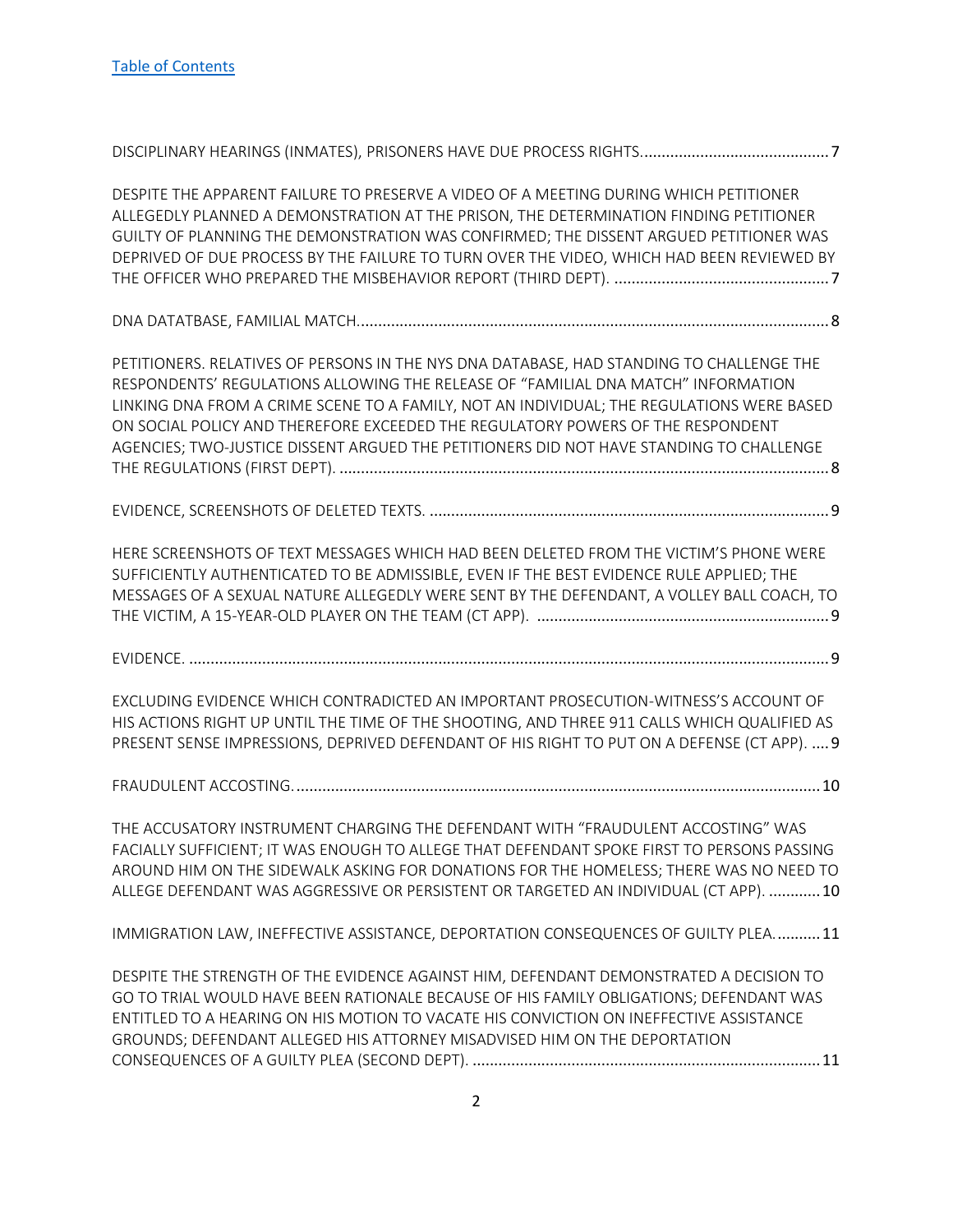| DEFENDANT DID NOT DEMONSTRATE CONVICTION OF THE B MISDEMEANORS WITH WHICH HE WAS<br>CHARGED WOULD RESULT IN DEPORTATION; THEREFORE DEFENDANT WAS NOT ENTITLED TO A JURY                                                                                                |
|------------------------------------------------------------------------------------------------------------------------------------------------------------------------------------------------------------------------------------------------------------------------|
| INDICTMENT JURISDICTIONALLY DEFECTIVE, AMENDMENT IMPROPER, EVIDENCE, SANDOVAL 12                                                                                                                                                                                       |
| THE BURGLARY COUNT WAS JURISDICTIONALLY DEFECTIVE BECAUSE IT ALLEGED DEFENDANT WAS<br>ARMED WITH A "KNIFE" WHICH IS NOT NECESSARILY A "DEADLY WEAPON;" THE ATTEMPT TO AMEND<br>THE COUNT WAS NOT AUTHORIZED; THE SANDOVAL RULING WAS (HARMLESS) ERROR (SECOND DEPT).12 |
| NEW YORK CITY, CRIMINALIZING COMPRESSION OF THE DIAPHRAGM DURING ARREST 13                                                                                                                                                                                             |
| THE NEW YORK CITY ADMINISTRATIVE CODE PROVISION WHICH PROHIBITS "COMPRESSION OF THE<br>DIAPHRAGM" (BY KNEELING, SITTING OR STANDING ON A PERSON) WHEN EFFECTING AN ARREST IS NOT                                                                                       |
|                                                                                                                                                                                                                                                                        |
| PRESUMABLY THE ROBBERY AND GRAND LARCENY CHARGES STEMMED FROM THE THEFT OF THE TAXI<br>CAB (THE FACTS ARE NOT EXPLAINED); THE ACQUITTAL OF UNAUTHORIZED USE OF A MOTOR VEHICLE<br>RENDERED THE ROBBERY AND GRAND LARCENY CONVICTIONS REPUGNANT (SECOND DEPT).  13      |
|                                                                                                                                                                                                                                                                        |
| BECAUSE DEFENDANT OBJECTED TO THE AMOUNT OF RESTITUTION A HEARING TO DETERMINE THE                                                                                                                                                                                     |
|                                                                                                                                                                                                                                                                        |
| WHETHER DEFENDANT'S CONNECTICUT CONVICTION CAN SERVE AS A PREDICATE FOR SECOND FELONY<br>OFFENDER STATUS CANNOT BE DETERMINED WITHOUT THE CONNECTICUT ACCUSATORY INSTRUMENT;<br>THE UNPRESERVED ISSUE WAS CONSIDERED IN THE INTEREST OF JUSTICE; MATTER REMITTED FOR A |
| SEX OFFENDER REGISTRATION ACT (SORA), ONLY ONE SORA RULING FOR THE SAME CONDUCT IN                                                                                                                                                                                     |
| THE SEX OFFENDER LEVEL ADJUDICATION IN NEW YORK COUNTY REQUIRED THE DISMISSAL OF THE SORA<br>PROCEEDING IN BRONX COUNTY WHICH WAS BASED ON THE SAME CONDUCT (FIRST DEPT) 15                                                                                            |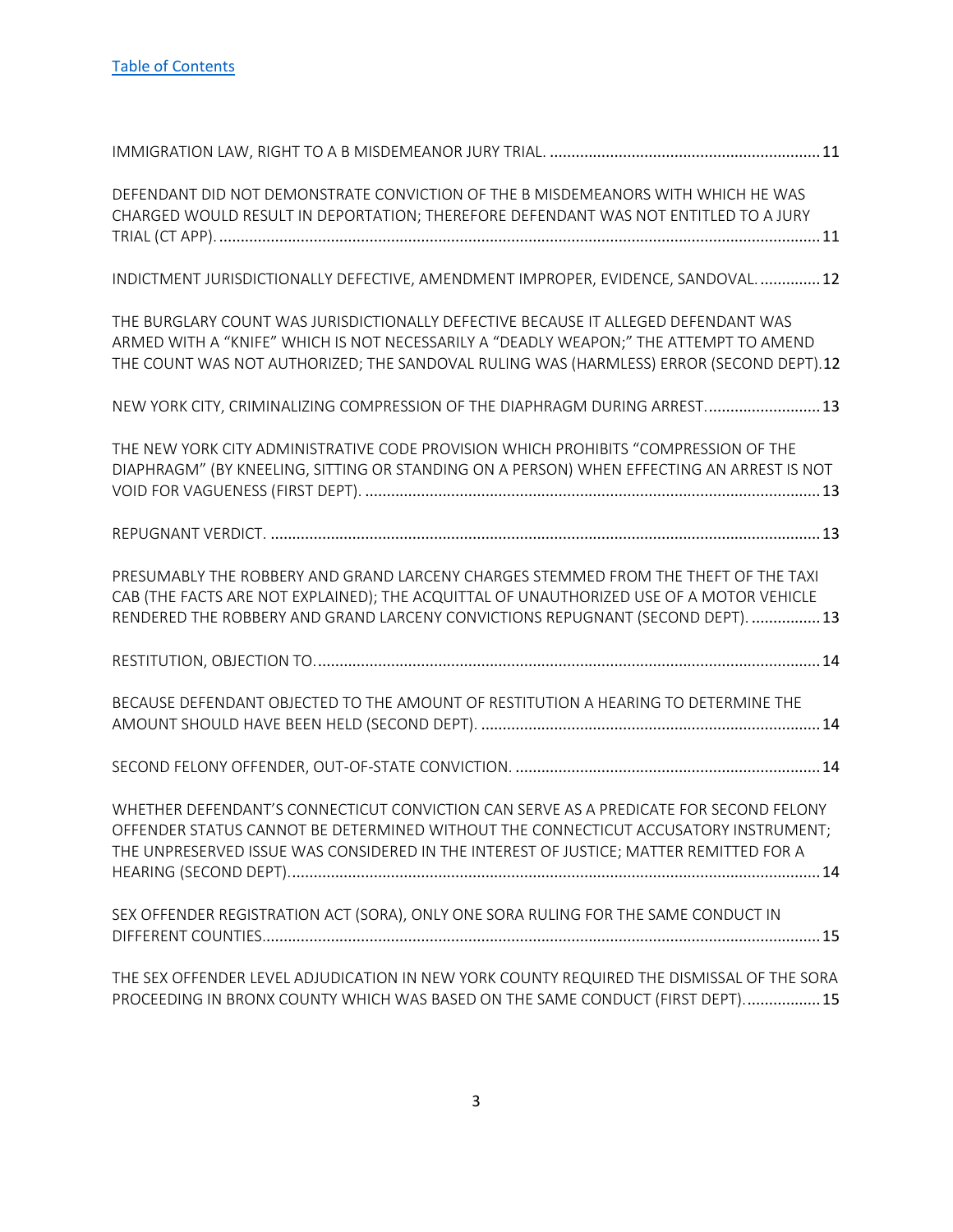| AT THE TIME DEFENDANT COMMITTED THE OFFENSE IN 2007, IT WAS NOT A REGISTRABLE OFFENSE<br>UNDER THE SEX OFFENDER REGISTRATION ACT; THEREFORE DEFENDANT'S MOTION TO SEAL THE<br>RECORD SHOULD NOT HAVE BEEN SUMMARILY DENIED; MATTER REMITTED FOR A HEARING (SECOND |  |
|-------------------------------------------------------------------------------------------------------------------------------------------------------------------------------------------------------------------------------------------------------------------|--|
|                                                                                                                                                                                                                                                                   |  |
|                                                                                                                                                                                                                                                                   |  |

<span id="page-4-0"></span>APPEALS, LAW CHANGED WHILE APPEAL PENDING.

<span id="page-4-1"></span>ALTHOUGH THE RELEVANT DECISION [PEOPLE VS RUDOLPH] CAME DOWN AFTER DEFENDANT WAS SENTENCED, THE DECISION CAME DOWN BEFORE DEFENDANT'S APPELLATE PROCESS WAS COMPLETE; THEREFORE DEFENDANT WAS ENTITLED TO CONSIDERATION WHETHER HE SHOULD BE AFFORDED YOUTHFUL OFFENDER STATUS; SENTENCE VACATED AND MATTER REMITTED FOR RESENTENCING (SECOND DEPT).

#### [People v Simon, 2022 NY Slip Op 03277, Third Dept 5-19-22](https://nycourts.gov/reporter/3dseries/2022/2022_03277.htm)

Practice Point: Even if the requirement that youthful offender status be considered for all potentially eligible defendants was not in force when a defendant was sentenced, if the decision imposing the requirement (People vs Rudolph) came down before defendant's appellate process was complete, defendant is entitled to resentencing applying the new law.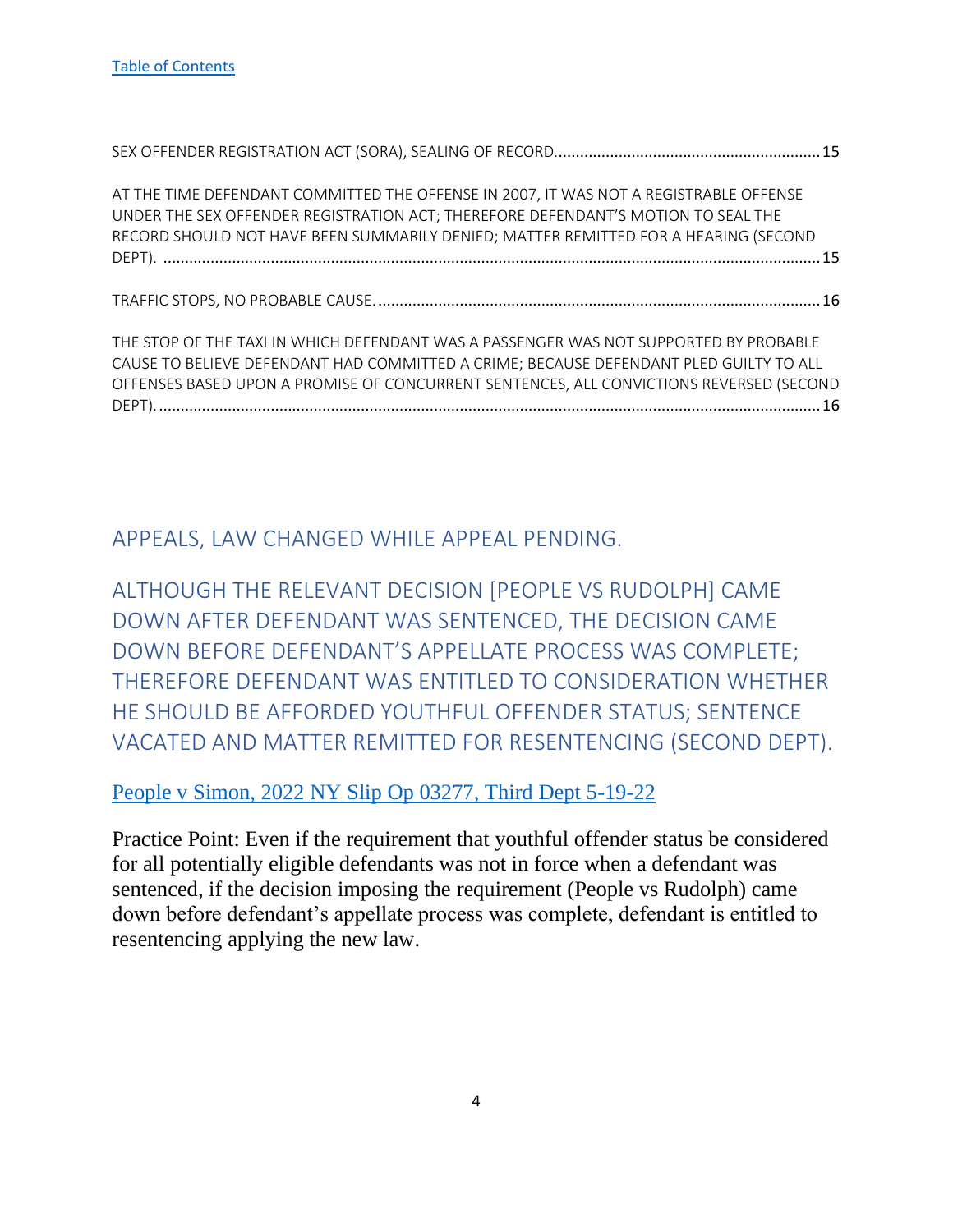## <span id="page-5-0"></span>APPEALS, SEX OFFENDER STATUS IS NOT PART OF A SENTENCE.

<span id="page-5-1"></span>SEX OFFENDER CERTIFICATION IS NOT PART OF A SENTENCE AND THEREFORE IS NOT COVERED BY THE UNLAWFUL-SENTENCE EXCEPTION TO THE PRESERVATION REQUIREMENT; THEREFORE THE UNPRESERVED ISSUE COULD NOT BE CONSIDERED BY THE COURT OF APPEALS; HOWEVER, UPON REMITTAL, THE ISSUE CAN BE (AND WAS) CONSIDERED AT THE APPELLATE DIVISION LEVEL IN THE INTEREST OF JUSTICE (SECOND DEPT).

## [People v Buyund, 2022 NY Slip Op 03004, Second Dept 5-4-22](https://nycourts.gov/reporter/3dseries/2022/2022_03004.htm)

Practice Point: The Court of Appeals does not have interest-of-justice jurisdiction and therefore cannot consider appellate issues that are not preserved. The Appellate Division, however, can invoke interest-of-justice jurisdiction to consider unpreserved appellate issues.

<span id="page-5-2"></span>ATTORNEYS, CRIMINAL CONTEMPT.

<span id="page-5-3"></span>PLAINTIFF'S COUNSEL SHOULD HAVE BEEN HELD IN CRIMINAL CONTEMPT FOR ISSUING SUBPOENAS IN DEFIANCE OF AN ORDER STAYING THE PROCEEDINGS; DIFFERENCE BETWEEN CIVIL AND CRIMINIAL CONTEMPT EXPLAINED (SECOND DEPT).

## [Madigan v Berkeley Capital, LLC, 2022 NY Slip Op 03237, Second Dept 5-18-22](https://nycourts.gov/reporter/3dseries/2022/2022_03237.htm)

Practice Point: Criminal contempt seeks to vindicate the authority of the court. Therefore no showing of prejudice is required. Here plaintiff's counsel issued subpoenas in defiance of an order of the court. A \$10,000 sanction for criminal contempt was imposed on the attorney by the appellate court.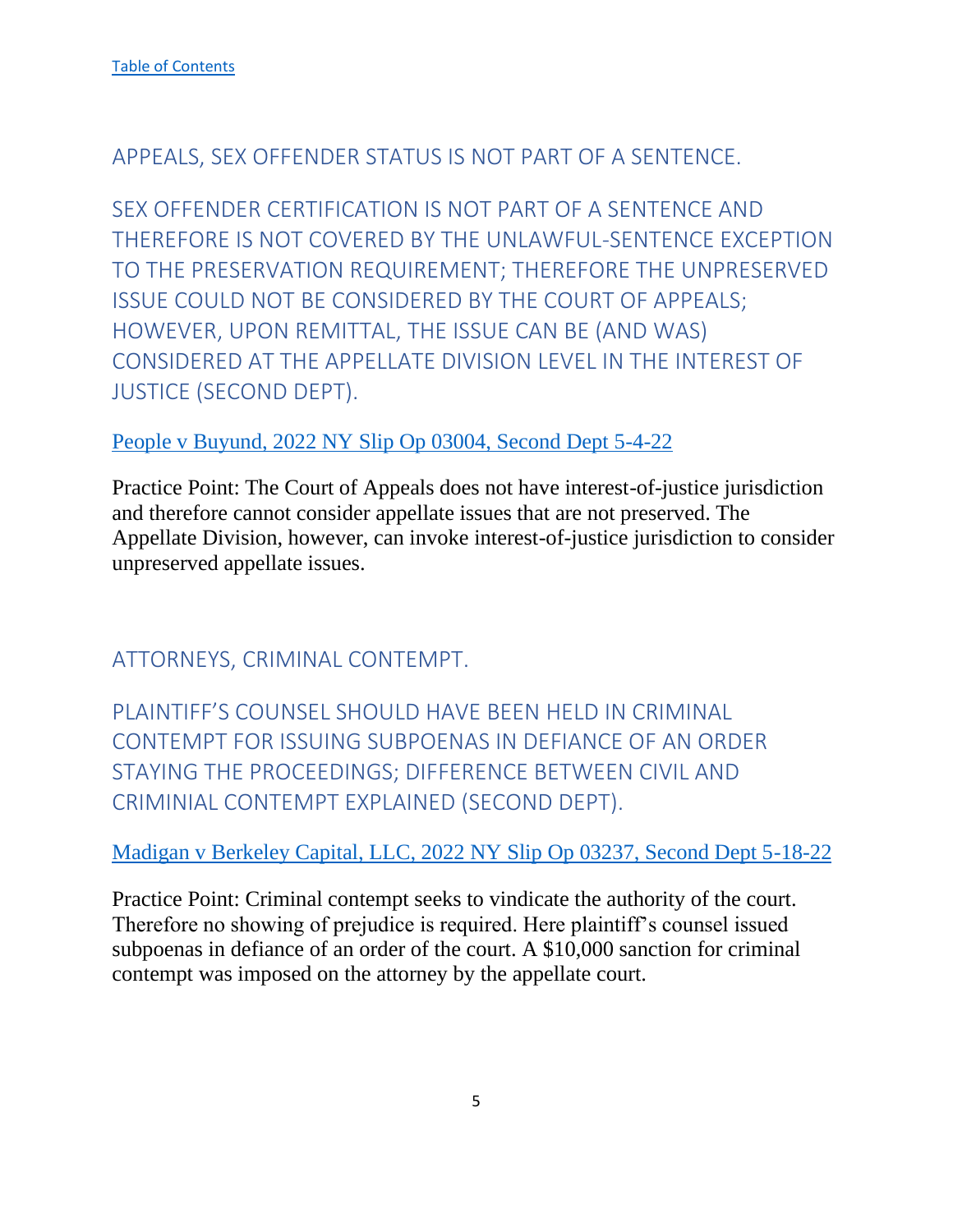<span id="page-6-0"></span>DEFENDANT'S PRESENCE AT SIDEBAR.

<span id="page-6-1"></span>THE COURT OF APPEALS, WITHOUT EXPLANATION, REVERSED THE FOURTH DEPARTMENT WHICH HAD REVERSED DEFENDANT'S CONVICTION ON THE GROUND THE DEFENDANT WAS NOT PRESENT DURING A SIDEBAR CONFERENCE CONCERNING THE BIAS OF A PROSPECTIVE JUROR; THE MATTER WAS SENT BACK TO THE FOURTH DEPARTMENT FOR CONSIDERATION OF OTHER ISSUES AND FACTS RAISED IN THE APPEAL BUT NOT CONSIDERED BY THE FOURTH DEPARTMENT (CT APP).

[People v McKenzie-Smith, 2022 NY Slip Op 03308, CtApp 5-19-22](https://www.nycourts.gov/reporter/3dseries/2022/2022_03308.htm)

Practice Point: The Fourth Department had reversed defendant's conviction on the ground the defendant was not present at a sidebar conference when the bias of a prospective juror was discussed. Here the Court of Appeals reversed without explanation and sent the case back to the Fourth Department for consideration of other issues raised in the appeal.

<span id="page-6-2"></span>DISCIPLINARY HEARINGS (INMATES), DUE PROCESS.

<span id="page-6-3"></span>PETITIONER-INMATE WAS DENIED DUE PROCEES WHEN HE WAS NOT ALLOWED TO VIEW A VIDEO OF THE INCIDENT WHICH RESULTED IN THE MISBEHAVIOR CHARGE; NEW HEARING ORDERED (THIRD DEPT).

[Matter of Proctor v Annucci, 2022 NY Slip Op 03298, Third Dept 5-18-22](https://nycourts.gov/reporter/3dseries/2022/2022_03298.htm)

Practice Point: Prison inmates charged with misbehavior have due process rights. Here the petitioner-inmate was entitled to see the video which allegedly depicted the charged misbehavior. The determination was annulled and a new hearing ordered.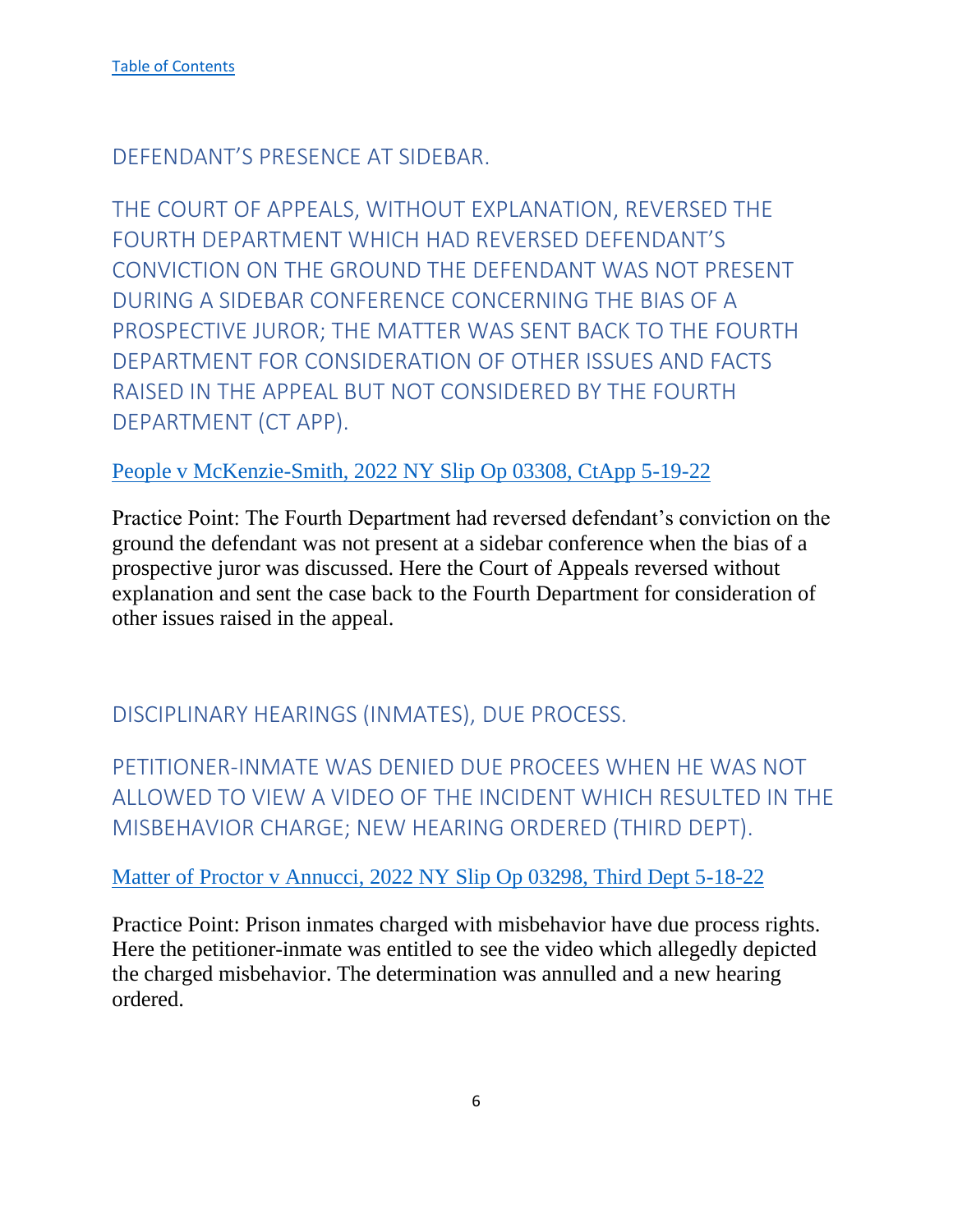<span id="page-7-0"></span>DISCIPLINARY HEARINGS (INMATES), PRISONERS HAVE DUE PROCESS RIGHTS.

<span id="page-7-1"></span>DESPITE THE APPARENT FAILURE TO PRESERVE A VIDEO OF A MEETING DURING WHICH PETITIONER ALLEGEDLY PLANNED A DEMONSTRATION AT THE PRISON, THE DETERMINATION FINDING PETITIONER GUILTY OF PLANNING THE DEMONSTRATION WAS CONFIRMED; THE DISSENT ARGUED PETITIONER WAS DEPRIVED OF DUE PROCESS BY THE FAILURE TO TURN OVER THE VIDEO, WHICH HAD BEEN REVIEWED BY THE OFFICER WHO PREPARED THE MISBEHAVIOR REPORT (THIRD DEPT).

[Matter of Headley v Annucci, 2022 NY Slip Op 03166, Third Dept 5-12-22](https://nycourts.gov/reporter/3dseries/2022/2022_03166.htm)

Practice Point: Inmates subjected to disciplinary actions by prison authorities have due process rights. Here the dissent argued that the failure to preserve and provide a video of the meeting at which petitioner-inmate allegedly planned a prison demonstration deprived him of his due process rights. The dissenter would have annulled the determination on that ground.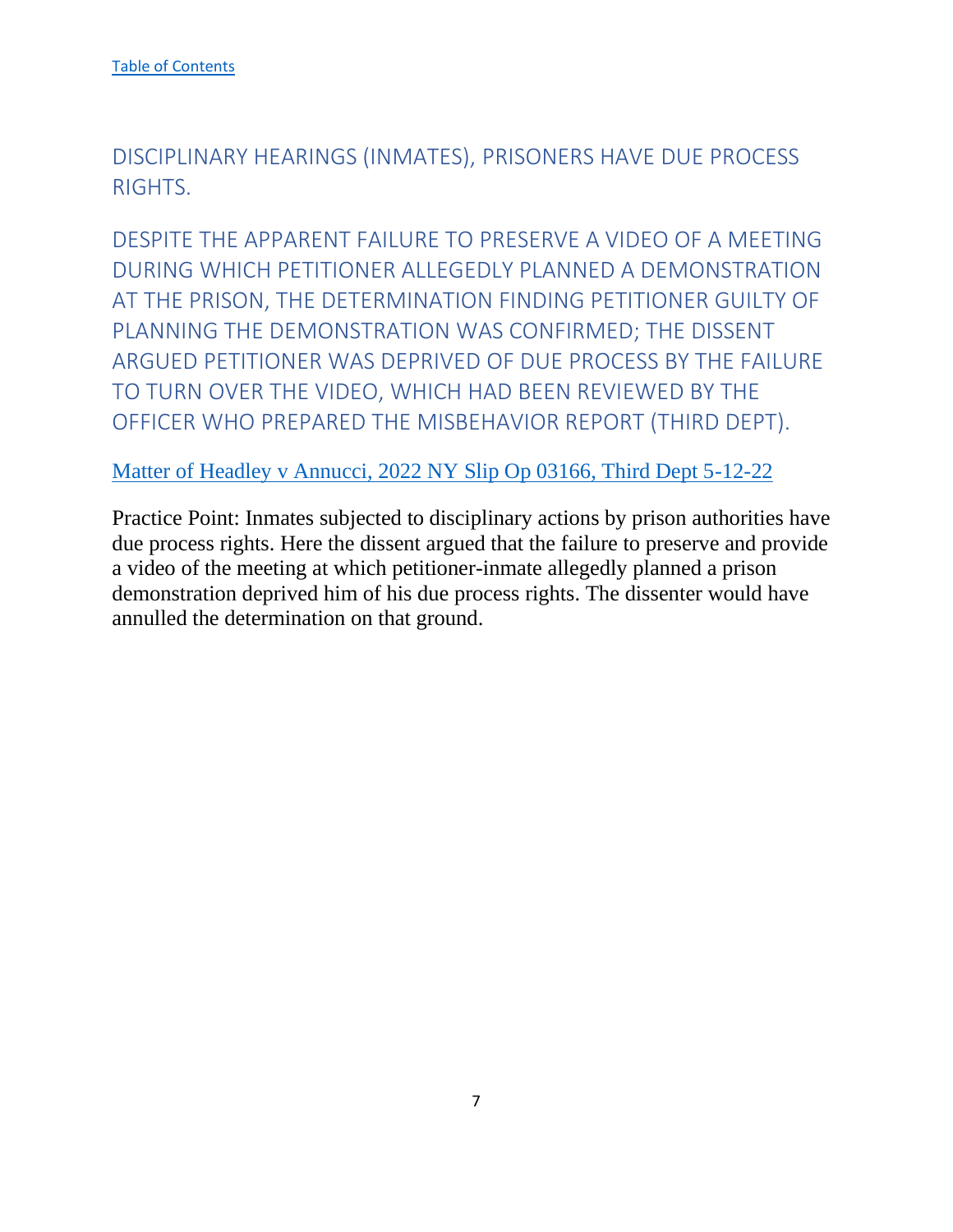<span id="page-8-0"></span>DNA DATATBASE, FAMILIAL MATCH.

<span id="page-8-1"></span>PETITIONERS. RELATIVES OF PERSONS IN THE NYS DNA DATABASE, HAD STANDING TO CHALLENGE THE RESPONDENTS' REGULATIONS ALLOWING THE RELEASE OF "FAMILIAL DNA MATCH" INFORMATION LINKING DNA FROM A CRIME SCENE TO A FAMILY, NOT AN INDIVIDUAL; THE REGULATIONS WERE BASED ON SOCIAL POLICY AND THEREFORE EXCEEDED THE REGULATORY POWERS OF THE RESPONDENT AGENCIES; TWO-JUSTICE DISSENT ARGUED THE PETITIONERS DID NOT HAVE STANDING TO CHALLENGE THE REGULATIONS (FIRST DEPT).

### [Matter of Stevens v New York State Div. of Criminal Justice Servs., 2022 NY Slip](https://nycourts.gov/reporter/3dseries/2022/2022_03062.htm)  [Op 03062, First Dept 5-5-22](https://nycourts.gov/reporter/3dseries/2022/2022_03062.htm)

Practice Point: Relatives of persons in the NYS DNA database had standing to challenge the regulations issued by the respondent agencies allowing the release of "familial DNA match" information linking DNA from a crime scene to a family, not an individual.

Practice Point: The "familial DNA match" regulations were deemed to be rooted in social policy, which is the realm of the legislature, and therefore the promulgation of the regulations exceeded the agencies' powers.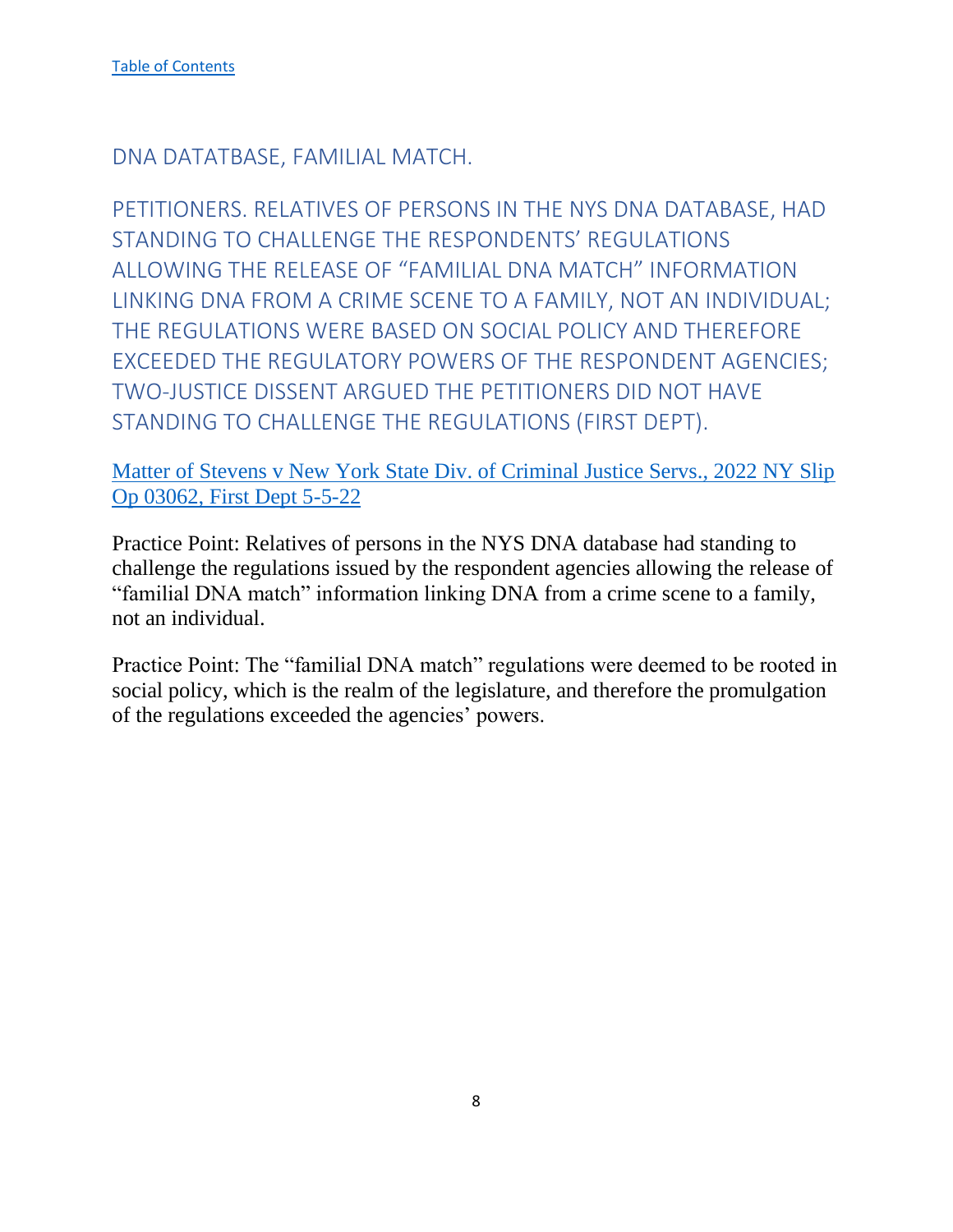## <span id="page-9-0"></span>EVIDENCE, SCREENSHOTS OF DELETED TEXTS.

<span id="page-9-1"></span>HERE SCREENSHOTS OF TEXT MESSAGES WHICH HAD BEEN DELETED FROM THE VICTIM'S PHONE WERE SUFFICIENTLY AUTHENTICATED TO BE ADMISSIBLE, EVEN IF THE BEST EVIDENCE RULE APPLIED; THE MESSAGES OF A SEXUAL NATURE ALLEGEDLY WERE SENT BY THE DEFENDANT, A VOLLEY BALL COACH, TO THE VICTIM, A 15-YEAR-OLD PLAYER ON THE TEAM (CT APP).

### [People v Rodriguez, 2022 NY Slip Op 03307, CtApp 5-19-22](https://www.nycourts.gov/reporter/3dseries/2022/2022_03307.htm)

Practice Point: Text messages of a sexual nature were allegedly sent by the defendant, a volley ball coach, to a 15-year-old player on the team. The original messages were deleted, but the victim's boyfriend had taken screenshots of some of the messages. The screenshots were deemed authenticated and admitted by the trial court. The Second Department reversed, applying the best evidence rule. The Court of Appeals reversed the Second Department, finding that, even if the best evidence rule applied, the trial court did not abuse its discretion by finding the the screenshots had been sufficiently authenticated.

## <span id="page-9-2"></span>EVIDENCE.

<span id="page-9-3"></span>EXCLUDING EVIDENCE WHICH CONTRADICTED AN IMPORTANT PROSECUTION-WITNESS'S ACCOUNT OF HIS ACTIONS RIGHT UP UNTIL THE TIME OF THE SHOOTING, AND THREE 911 CALLS WHICH QUALIFIED AS PRESENT SENSE IMPRESSIONS, DEPRIVED DEFENDANT OF HIS RIGHT TO PUT ON A DEFENSE (CT APP).

#### [People v Deverow, 2022 NY Slip Op 03362, CtApp 5-24-22](https://www.nycourts.gov/reporter/3dseries/2022/2022_03362.htm)

Practice Point: Here an important prosecution witness claimed he was with his girlfriend right up until seconds before the shooting he allegedly witnessed. The girlfriend's testimony that she was not with the witness that day should not have been excluded as collateral. In addition, three 911 calls which qualified as present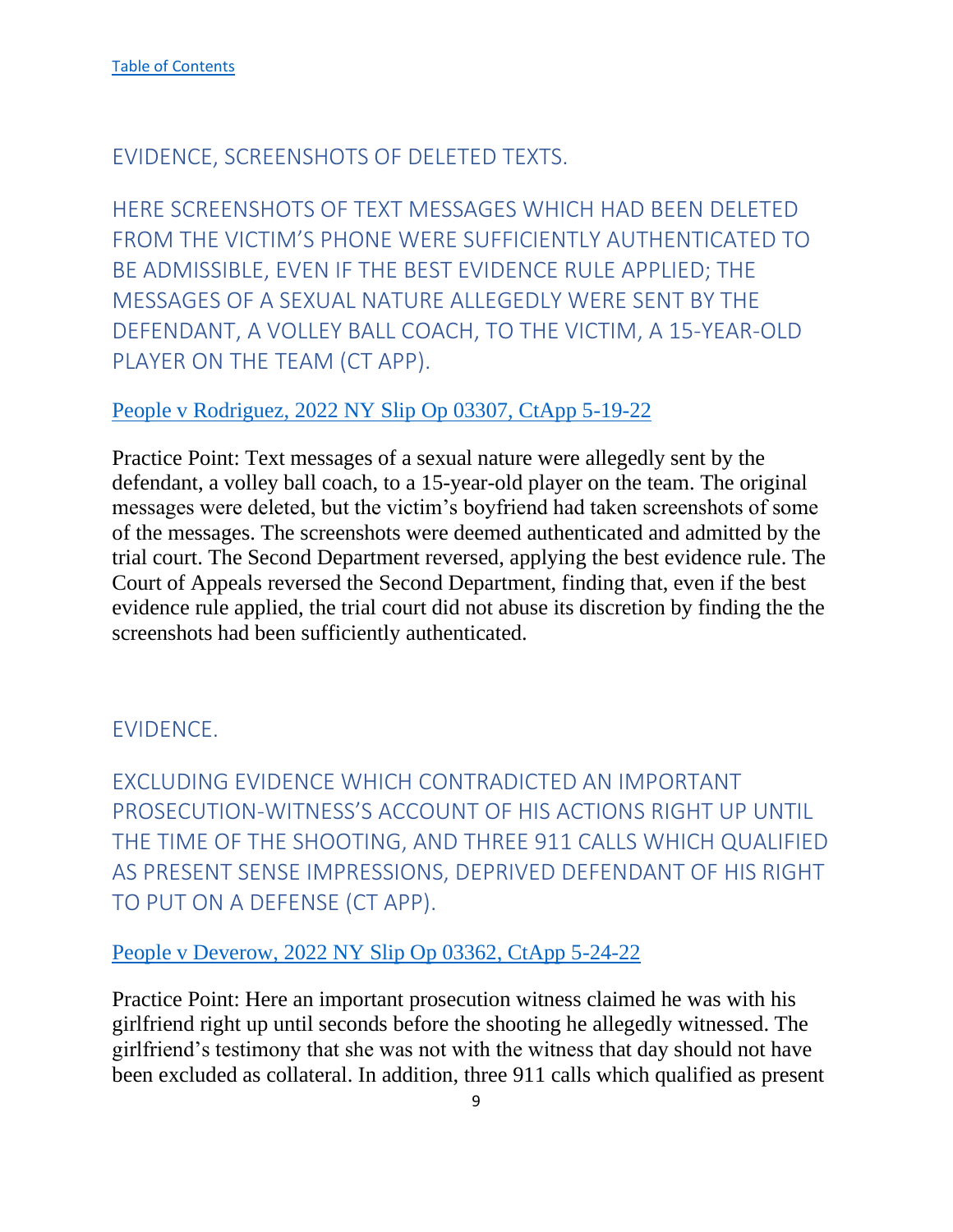sense impressions should not have been excluded. The Court of Appeals held these evidentiary errors deprived defendant of his right to put on a defense.

## <span id="page-10-0"></span>FRAUDULENT ACCOSTING.

<span id="page-10-1"></span>THE ACCUSATORY INSTRUMENT CHARGING THE DEFENDANT WITH "FRAUDULENT ACCOSTING" WAS FACIALLY SUFFICIENT; IT WAS ENOUGH TO ALLEGE THAT DEFENDANT SPOKE FIRST TO PERSONS PASSING AROUND HIM ON THE SIDEWALK ASKING FOR DONATIONS FOR THE HOMELESS; THERE WAS NO NEED TO ALLEGE DEFENDANT WAS AGGRESSIVE OR PERSISTENT OR TARGETED AN INDIVIDUAL (CT APP).

### [People v Mitchell, 2022 NY Slip Op 03360, Ct App 5-24-22](https://www.nycourts.gov/reporter/3dseries/2022/2022_03360.htm)

Practice Point: Here, to determined the meaning of the word "accost" as used in the "fraudulent accosting" statute, the Court of Appeals referred only to definitions of the word in dictionaries extant in 1952, when the statute was enacted. and ignored more recent definitions.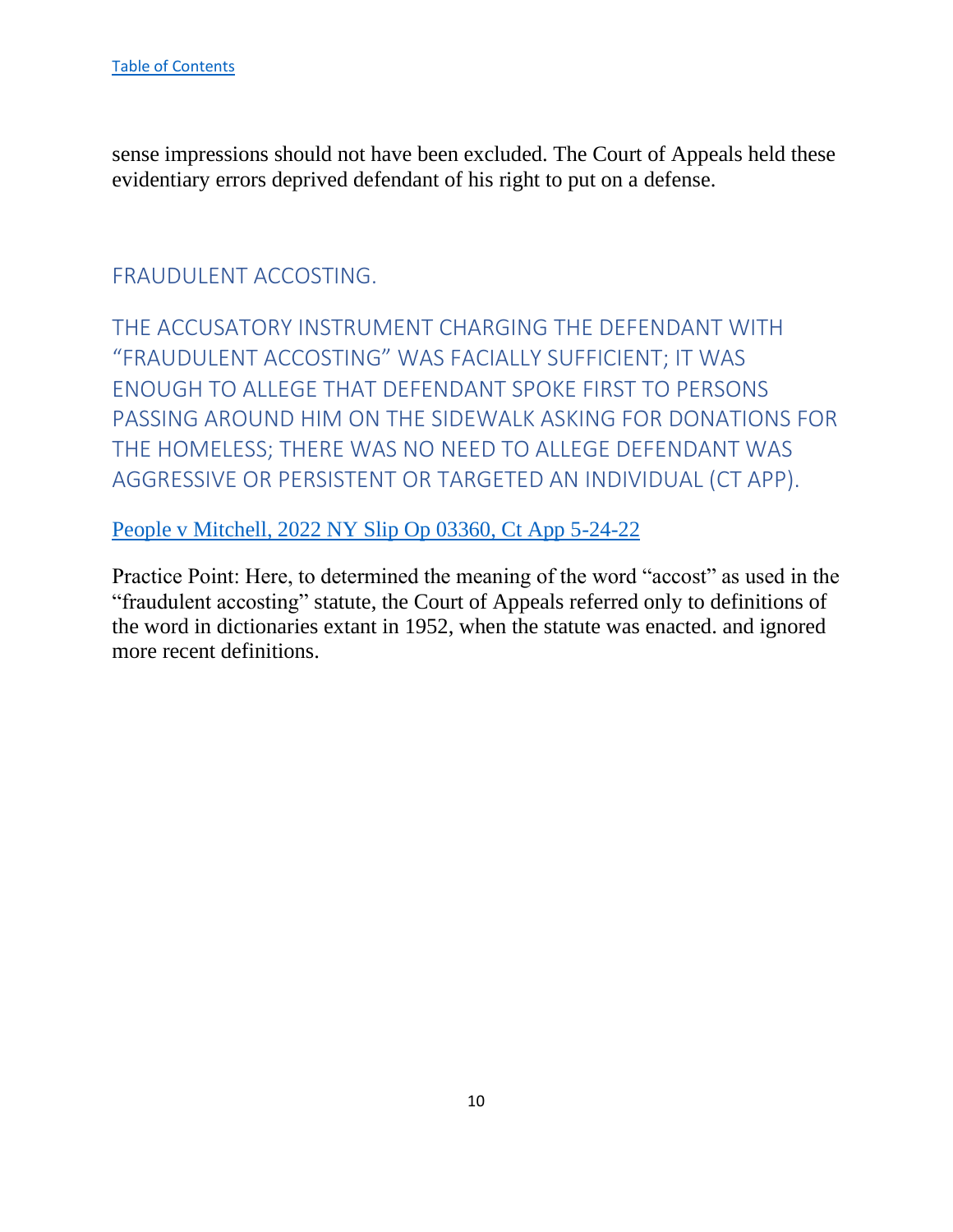<span id="page-11-0"></span>IMMIGRATION LAW, INEFFECTIVE ASSISTANCE, DEPORTATION CONSEQUENCES OF GUILTY PLEA.

<span id="page-11-1"></span>DESPITE THE STRENGTH OF THE EVIDENCE AGAINST HIM, DEFENDANT DEMONSTRATED A DECISION TO GO TO TRIAL WOULD HAVE BEEN RATIONALE BECAUSE OF HIS FAMILY OBLIGATIONS; DEFENDANT WAS FNTITI FD TO A HEARING ON HIS MOTION TO VACATE HIS CONVICTION ON INEFFECTIVE ASSISTANCE GROUNDS; DEFENDANT ALLEGED HIS ATTORNEY MISADVISED HIM ON THE DEPORTATION CONSEQUENCES OF A GUILTY PLEA (SECOND DEPT).

### [People v Samaroo, 2022 NY Slip Op 03128, Second Dept 5-11-22](https://nycourts.gov/reporter/3dseries/2022/2022_03128.htm)

Practice Point: Even if the evidence of defendant's commission of the crime is strong, a defendant may demonstrate a decision to go to trial, rather than accept a plea offer, would have been rationale based upon family obligations. Here defendant, who is a legal resident and has lived in the US since he was ten, has two minor children, is employed, and his wife can't work because of medical problems. Defendant brought a motion to vacate his conviction (by guilty plea) on the ground his attorney did not inform him of the deportation consequences of the plea. Defendant was entitled to a hearing on his motion.

## <span id="page-11-2"></span>IMMIGRATION LAW, RIGHT TO A B MISDEMEANOR JURY TRIAL.

<span id="page-11-3"></span>DEFENDANT DID NOT DEMONSTRATE CONVICTION OF THE B MISDEMEANORS WITH WHICH HE WAS CHARGED WOULD RESULT IN DEPORTATION; THEREFORE DEFENDANT WAS NOT ENTITLED TO A JURY TRIAL (CT APP).

[People v Garcia, 2022 NY Slip Op 03359, CtApp 5-24-22](https://www.nycourts.gov/reporter/3dseries/2022/2022_03359.htm)

Practice Point: Generally B misdemeanors do not warrant a jury, as opposed to a bench, trial. However, if conviction will result in deportation, the defendant has a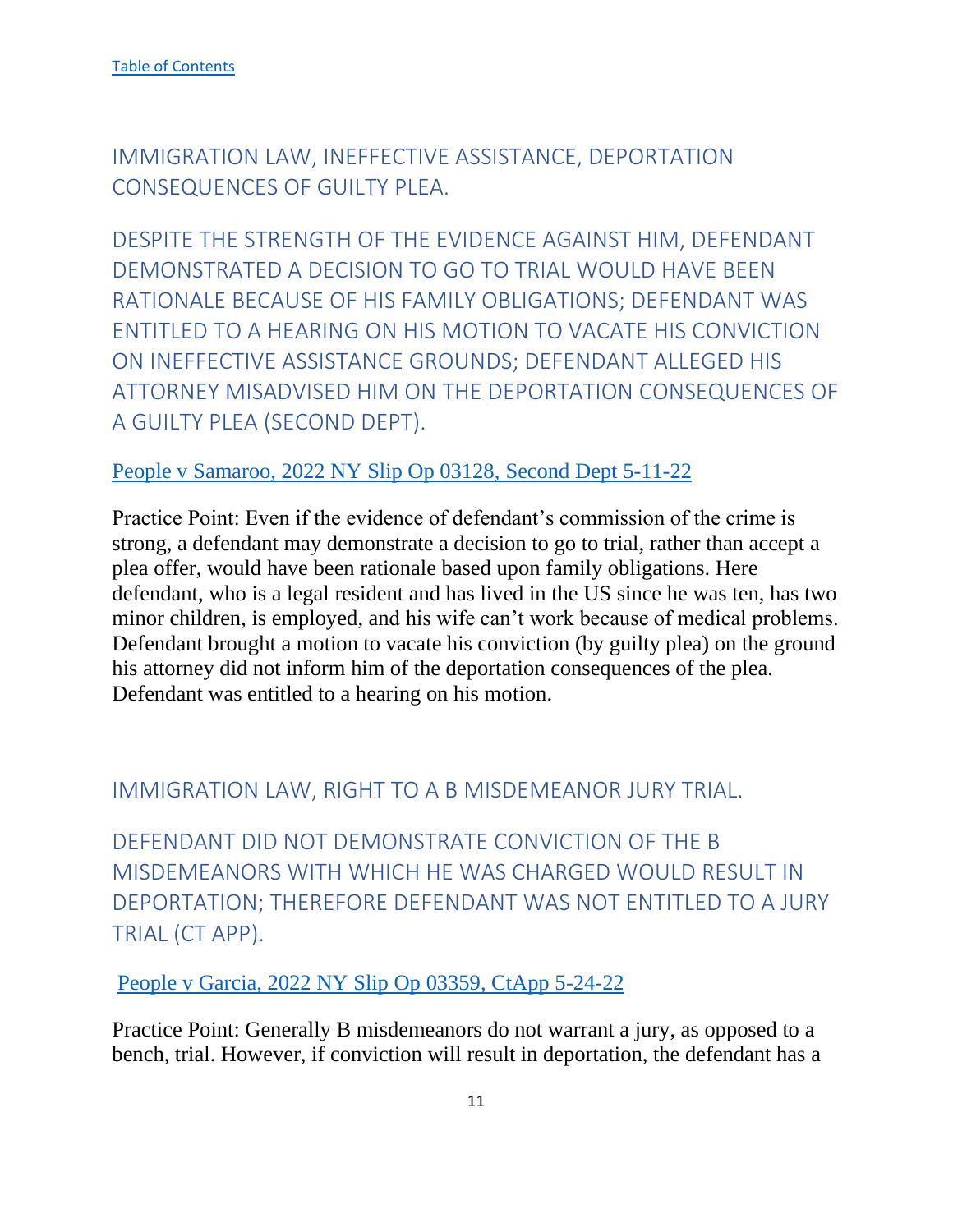right to a jury trial. Here the Court of Appeals held the defendant did not demonstrate conviction of the B misdemeanors with which he was charged triggered deportation.

<span id="page-12-0"></span>INDICTMENT JURISDICTIONALLY DEFECTIVE, AMENDMENT IMPROPER, EVIDENCE, SANDOVAL.

<span id="page-12-1"></span>THE BURGLARY COUNT WAS JURISDICTIONALLY DEFECTIVE BECAUSE IT ALLEGED DEFENDANT WAS ARMED WITH A "KNIFE" WHICH IS NOT NECESSARILY A "DEADLY WEAPON;" THE ATTEMPT TO AMEND THE COUNT WAS NOT AUTHORIZED; THE SANDOVAL RULING WAS (HARMLESS) ERROR (SECOND DEPT).

[People v Bloome, 2022 NY Slip Op 03398, Second Dept 5-25-22](https://nycourts.gov/reporter/3dseries/2022/2022_03398.htm)

Practice Point: Only certain knives meet the definition of "deadly weapon" as used in the burglary first statute. Therefore the count which alleged defendant was armed with a knife did not allege burglary first and was therefore jurisdictionally defective. A count which does not state an offense cannot be amended pursuant to CPL 200.70. The Sandoval ruling, which allowed defendant to be cross-examined about crimes similar to those with which he was charged, was (harmless) error.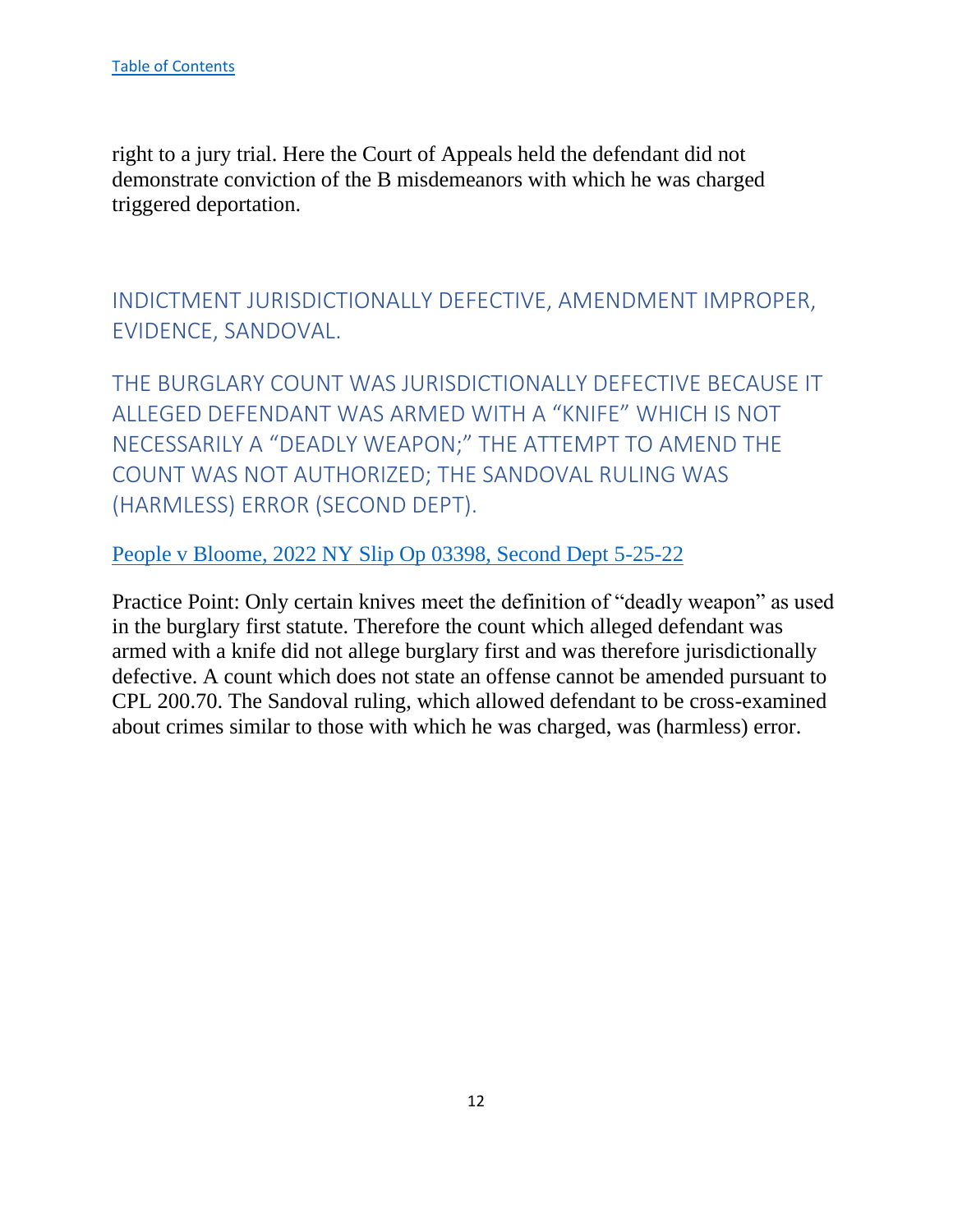<span id="page-13-0"></span>NEW YORK CITY, CRIMINALIZING COMPRESSION OF THE DIAPHRAGM DURING ARREST.

<span id="page-13-1"></span>THE NEW YORK CITY ADMINISTRATIVE CODE PROVISION WHICH PROHIBITS "COMPRESSION OF THE DIAPHRAGM" (BY KNEELING, SITTING OR STANDING ON A PERSON) WHEN EFFECTING AN ARREST IS NOT VOID FOR VAGUENESS (FIRST DEPT).

[Police Benevolent Assn. of the City of N.Y., Inc. v City of New York, 2022 NY](https://nycourts.gov/reporter/3dseries/2022/2022_03329.htm)  [Slip Op 03329 First Dept 5-19-22](https://nycourts.gov/reporter/3dseries/2022/2022_03329.htm)

Practice Point: The NYC Administrative Code provision which prohibits and criminalizes "compressing the diaphragm" by sitting, kneeling or standing on a person when effecting an arrest is not void for vagueness.

<span id="page-13-2"></span>REPUGNANT VERDICT.

<span id="page-13-3"></span>PRESUMABLY THE ROBBERY AND GRAND LARCENY CHARGES STEMMED FROM THE THEFT OF THE TAXI CAB (THE FACTS ARE NOT EXPLAINED); THE ACQUITTAL OF UNAUTHORIZED USE OF A MOTOR VEHICLE RENDERED THE ROBBERY AND GRAND LARCENY CONVICTIONS REPUGNANT (SECOND DEPT).

[People v Rodriguez, 2022 NY Slip Op 03403, Second Dept 5-25-22](https://nycourts.gov/reporter/3dseries/2022/2022_03403.htm)

Practice Point: A rare example of a repugnant verdict requiring vacation of the convictions. The facts are not explained. The Second Department determined the acquittal of unauthorized use of a vehicle rendered the robbery and grand larceny convictions repugnant. Presumably the charges stemmed from the theft of the vehicle.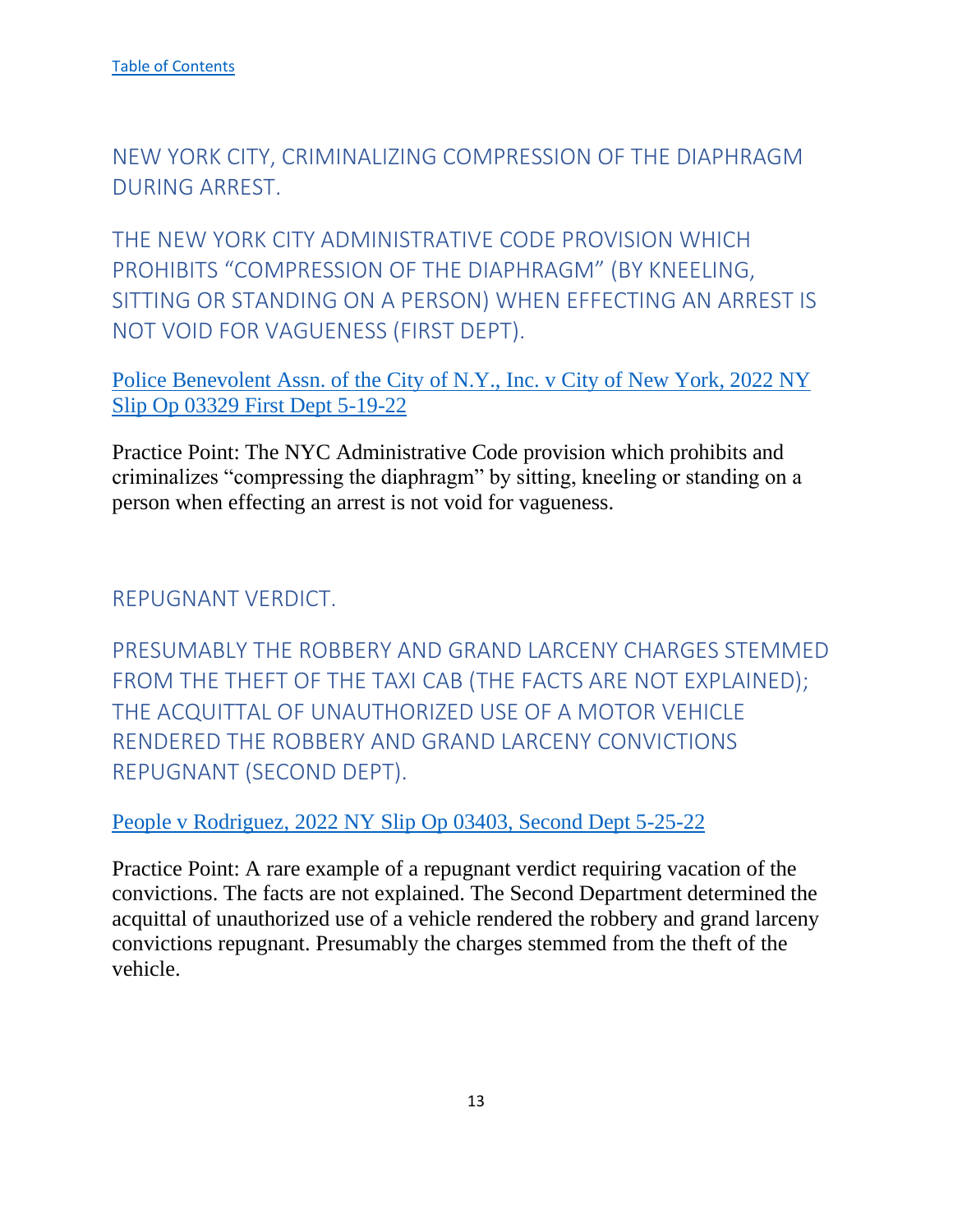<span id="page-14-0"></span>RESTITUTION, OBJECTION TO.

<span id="page-14-1"></span>BECAUSE DEFENDANT OBJECTED TO THE AMOUNT OF RESTITUTION A HEARING TO DETERMINE THE AMOUNT SHOULD HAVE BEEN HELD (SECOND DEPT).

People v Jensen, 2022 NY Slip Op 03250, Second Dept 5-18-22

Practice Point: Where a defendant objects to the amount of restitution and the record is insufficient to establish the proper amount, a hearing must be held.

<span id="page-14-2"></span>SECOND FELONY OFFENDER, OUT-OF-STATE CONVICTION.

<span id="page-14-3"></span>WHETHER DEFENDANT'S CONNECTICUT CONVICTION CAN SERVE AS A PREDICATE FOR SECOND FELONY OFFENDER STATUS CANNOT BE DETERMINED WITHOUT THE CONNECTICUT ACCUSATORY INSTRUMENT; THE UNPRESERVED ISSUE WAS CONSIDERED IN THE INTEREST OF JUSTICE; MATTER REMITTED FOR A HEARING (SECOND DEPT).

People v Robinson, 2022 NY Slip Op 03010, Second Dept 5-4-22

Practice Point: Here portions of the Connecticut larceny statute were equivalent to a New York felony and other portions were not. Therefore, whether the Connecticut conviction could serve as a predicate for second felony offender status cannot be determined without examining the Connecticut accusatory instrument. The issue was not preserved for appeal but was considered in the interest of justice. Matter remitted for a hearing.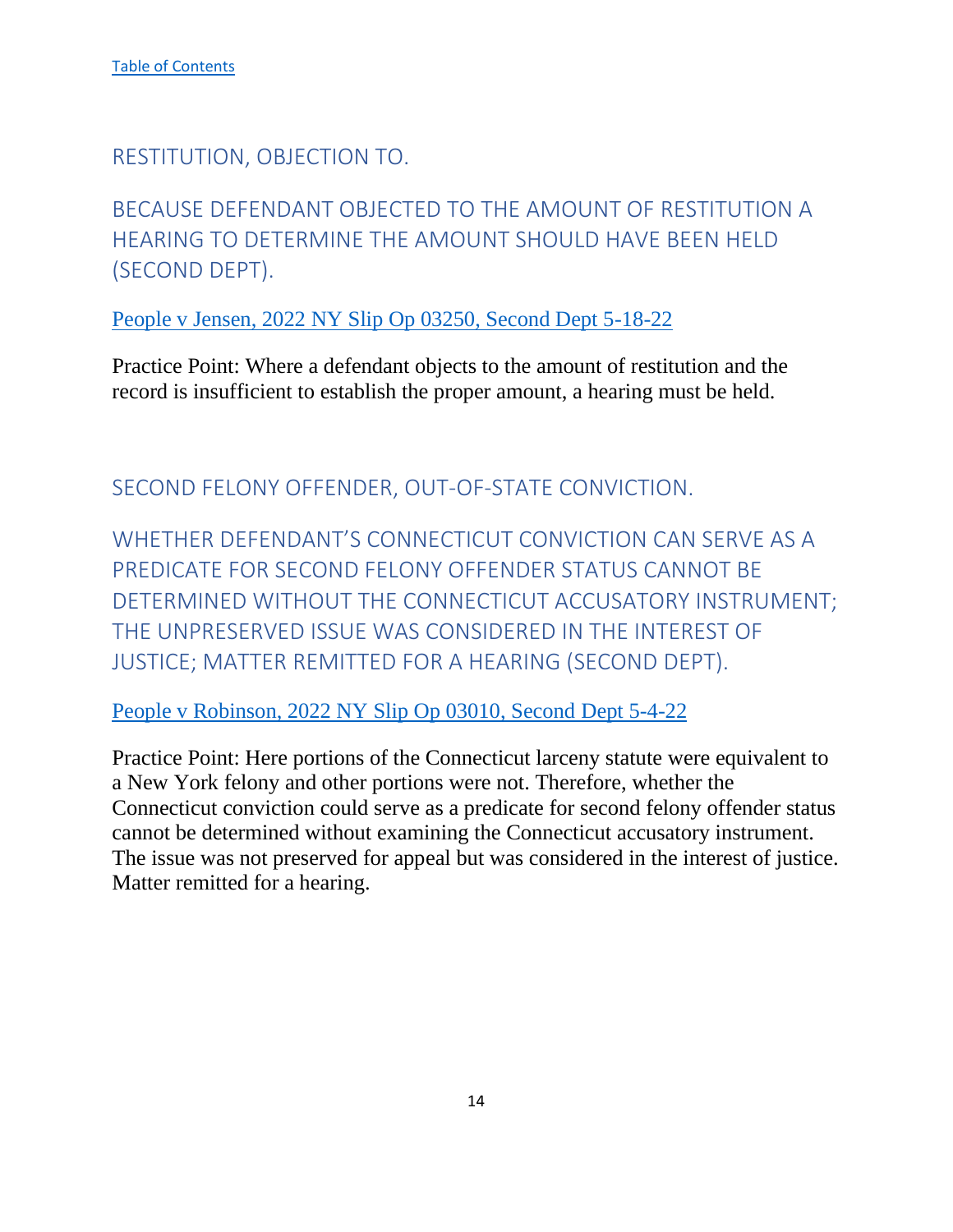<span id="page-15-0"></span>SEX OFFENDER REGISTRATION ACT (SORA), ONLY ONE SORA RULING FOR THE SAME CONDUCT IN DIFFERENT COUNTIES.

<span id="page-15-1"></span>THE SEX OFFENDER LEVEL ADJUDICATION IN NEW YORK COUNTY REQUIRED THE DISMISSAL OF THE SORA PROCEEDING IN BRONX COUNTY WHICH WAS BASED ON THE SAME CONDUCT (FIRST DEPT).

People v Cisneros, 2022 NY Slip Op 03454, First Dept 5-26-22

Practice Point: The same conduct in two counties will not support more than one SORA sex offender level adjudication.

<span id="page-15-2"></span>SEX OFFENDER REGISTRATION ACT (SORA), SEALING OF RECORD.

<span id="page-15-3"></span>AT THE TIME DEFENDANT COMMITTED THE OFFENSE IN 2007, IT WAS NOT A REGISTRABLE OFFENSE UNDER THE SEX OFFENDER REGISTRATION ACT; THEREFORE DEFENDANT'S MOTION TO SEAL THE RECORD SHOULD NOT HAVE BEEN SUMMARILY DENIED; MATTER REMITTED FOR A HEARING (SECOND DEPT).

People v Miranda, 2022 NY Slip Op 03009, Second Dept 5-4-22

Practice Point: If an offense is now a registrable offense pursuant to the Sex Offender Registration Act, but was not a registrable offense when committed (here in 2007), a defendant's motion to seal the record cannot be summarily denied. The motion may still be denied after a hearing, however.